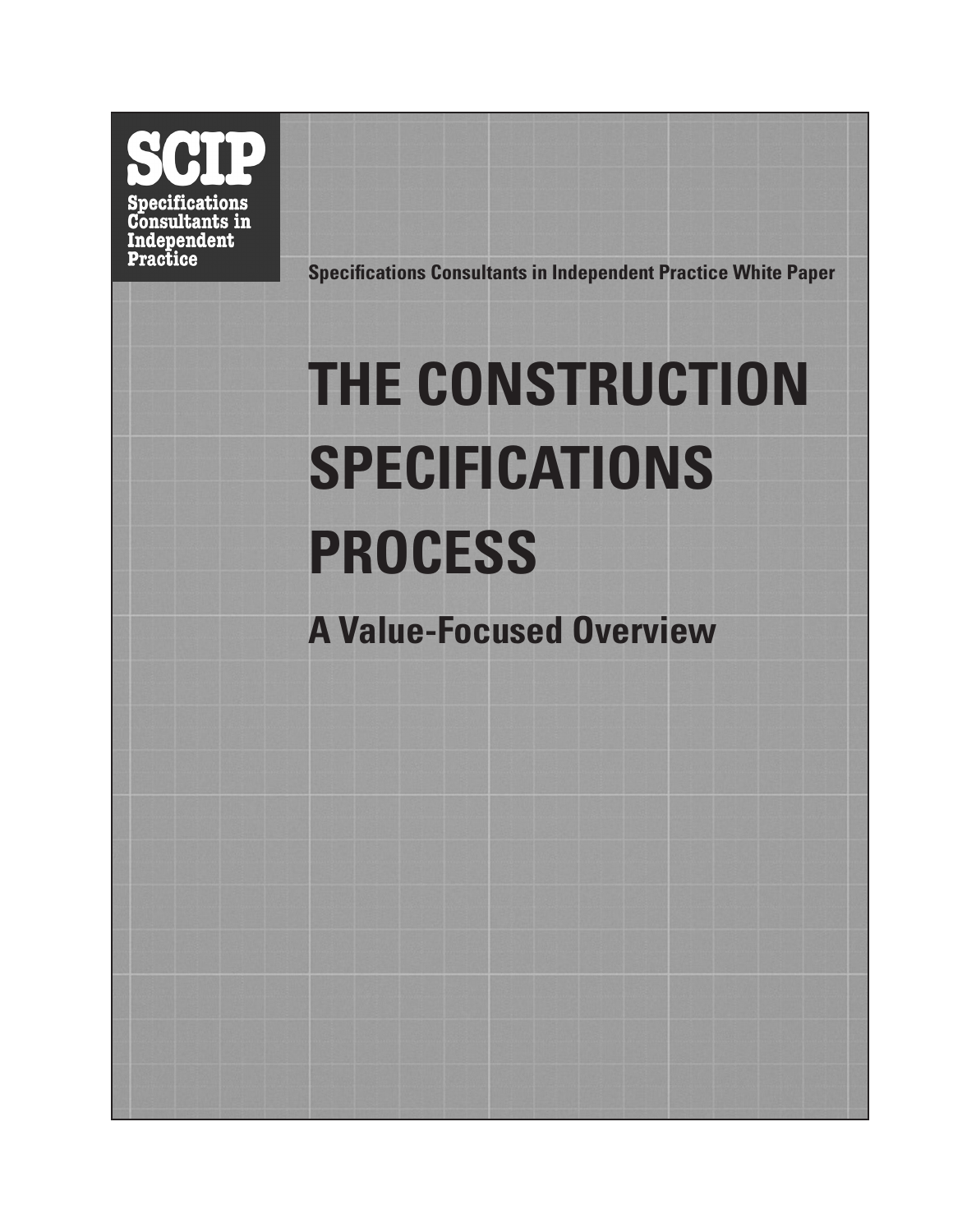

**Specifications Consultants in Independent Practice White Paper THE CONSTRUCTION SPECIFICATIONS PROCESS A Value-Focused Overview** 

# **INTRODUCTION**

On September 29, 2015, Specifications Consultants in Independent Practice (SCIP) convened a half-day workshop to identify and document the construction specifications preparation process. Participants focused on the specific steps, milestones, and activities typically required to provide specification services on construction projects and the critical activities, responsibilities, and interfaces with design teams for producing quality specifications for constructing facilities that meet the owners' objectives.

This white paper documents the work of those groups and subsequent interviews with participants to flesh out ideas and concepts. It's important to note that the aim of the September 29 workshop was not to define best practices, but to collaborate as teams to determine and describe what the standard process is.

Likewise, this white paper does not pretend to describe "how to" write specifications. That would require legions of experts and volumes of guidance. Rather, it documents the findings of the group and organizes them in a way that can be used to help others in the construction industry understand and appreciate the full value of the role independent specifications professionals play and the services they provide.

The white paper is organized into five parts.

- The Independent Specifier: A Value Proposition
- The Construction Documents: An Overview
- The Stakeholders: To Whom It May Concern
- The Inputs: Information Please
- The Process: Putting it All Together

The white paper also includes an appendix identifying and expressing appreciation to the participants

in the SCIP workshop and others who contributed to the development of this document.

# **THE INDEPENDENT SPECIFIER: A VALUE PROPOSITION**

Along with other highly regarded construction industry professions — including architects, engineers, and the construction trades — independent specifiers have advanced over the years in their ability to make the world a better place to live, work, and play. To highlight the contributions that independent specifiers make to the success of complex projects, this white paper describes the general process by which they collaborate as essential partners in the construction industry and the value they add as a result of their extensive knowledge and expertise.

# **More than a project manual**

Today's independent specifiers have at their command not only years of collective knowledge and experience in what is required to complete a successful project specification, they also have systemized, standardized, and computerized their processes to ensure accuracy, consistency, and reliability at every milestone. The result is an ever-increasing quality of the specifications and construction documentation in general and, by extension, higher quality construction outcomes.

But there's much more than the creation of a project manual in play here. Healthy skeptics at heart, independent specifiers come to the table with a "show-me-the-facts" approach. It's their objectivity, detail orientation, and technical knowledge combined with experience and expert judgment that create value.

That added value is more than a subjective assessment. Independent specifiers can demonstrate that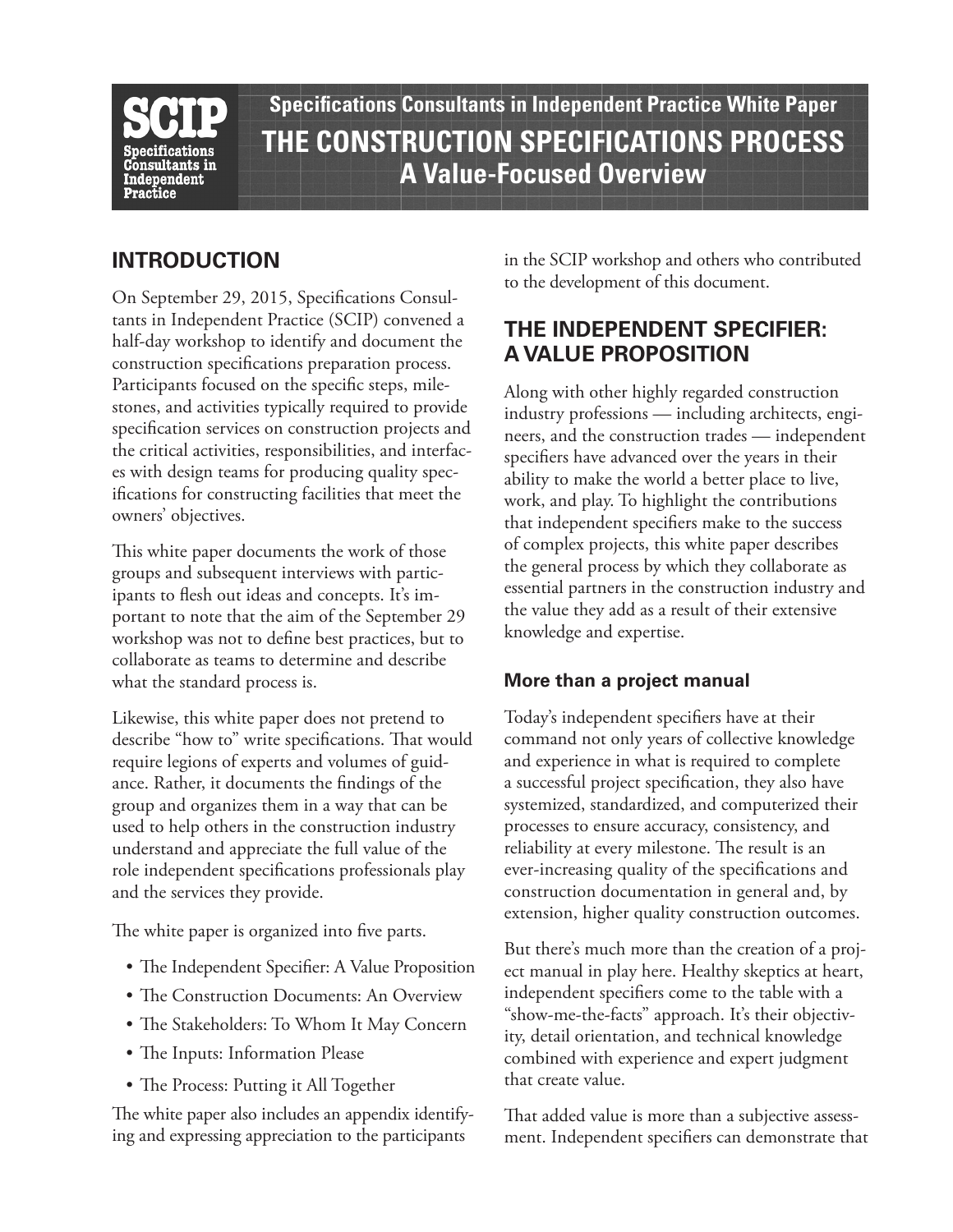their value far exceeds the cost of the professional fees for their services. The result is a net gain to the owner, architect, and contractor and a better outcome for all stakeholders:

- Reduced liability and risk for all parties through clearer articulation and better coordination of contract documents
- • Increased project efficiency and more costeffective outcomes
- More clarity and understanding among stakeholders, which means fewer issues requiring resolution during construction and fewer changes and delays

Because independent specifiers are educated in the art and science of specifications writing, they bring a wealth of knowledge and expertise to every project. The diversity of their experience working on multiple projects broadens their knowledge of materials, resources, and other critical considerations.

# **Committed partners**

As a profession, independent specifiers are committed to collaborating and partnering at every step of a project. Here are a just a few examples.

## **Design process**

Early involvement by an independent specifier with the design team enables the specifier to represent and more effectively communicate the design professional's intent. Specifiers can also serve as expert resources, consultants, or mentors to less-senior design team members.

## **Product selection**

The independent specifier's exposure to and experience with a wide range of products can result in improved product selection and more informed decision making. Specifiers can identify product options and provide appropriate recommendations. They can also raise red flags when project selections appear inadvisable. This product expertise enhances efficiency, economy, and quality of results.

## **Construction processes**

Better documentation and coordination of documentation results in better construction-process

outcomes. Clear, concise, and consistent specifications can mean fewer disputes and disruptions during construction. The ability of specifiers to translate design intent and owner's project requirements into technical specifications ensures that everyone's needs are accurately communicated to the construction team and ultimately realized in the final construction outcome.

# **THE CONSTRUCTION DOCUMENTS: AN OVERVIEW**

In general, construction projects require certain common types of documentation:

- Contract documents are the agreement between the owner and the contractor for the work to be performed.
- Procurement documents are provided to prospective general contractors for competitive bidding; often they are removed once the contract is awarded.
- • Drawings are graphic, quantitative representation of the work to be completed.
- Specifications are written, qualitative descriptions of the work to be performed.
- Modifications are changes agreed to by all parties and entities after an agreement is executed.

# **Ensuring clear communications**

Drawings and specifications complement each other and are of equivalent importance in communicating the owner's expectations and architect's intent to the contractor. Drawings show the intent; specifications tell the intent. Neither should duplicate nor conflict with the other.

Some aspects of a project, generally those that can be counted and measured, lend themselves more to graphic depictions, such as size, form, location, and interface between and arrangement of the various elements of a facility. Specifications, as defined by the American Institute of Architects, are "that portion of the contract documents consisting of the written requirements for materials, equipment, systems, standards, and workmanship for the work and performance of related services."1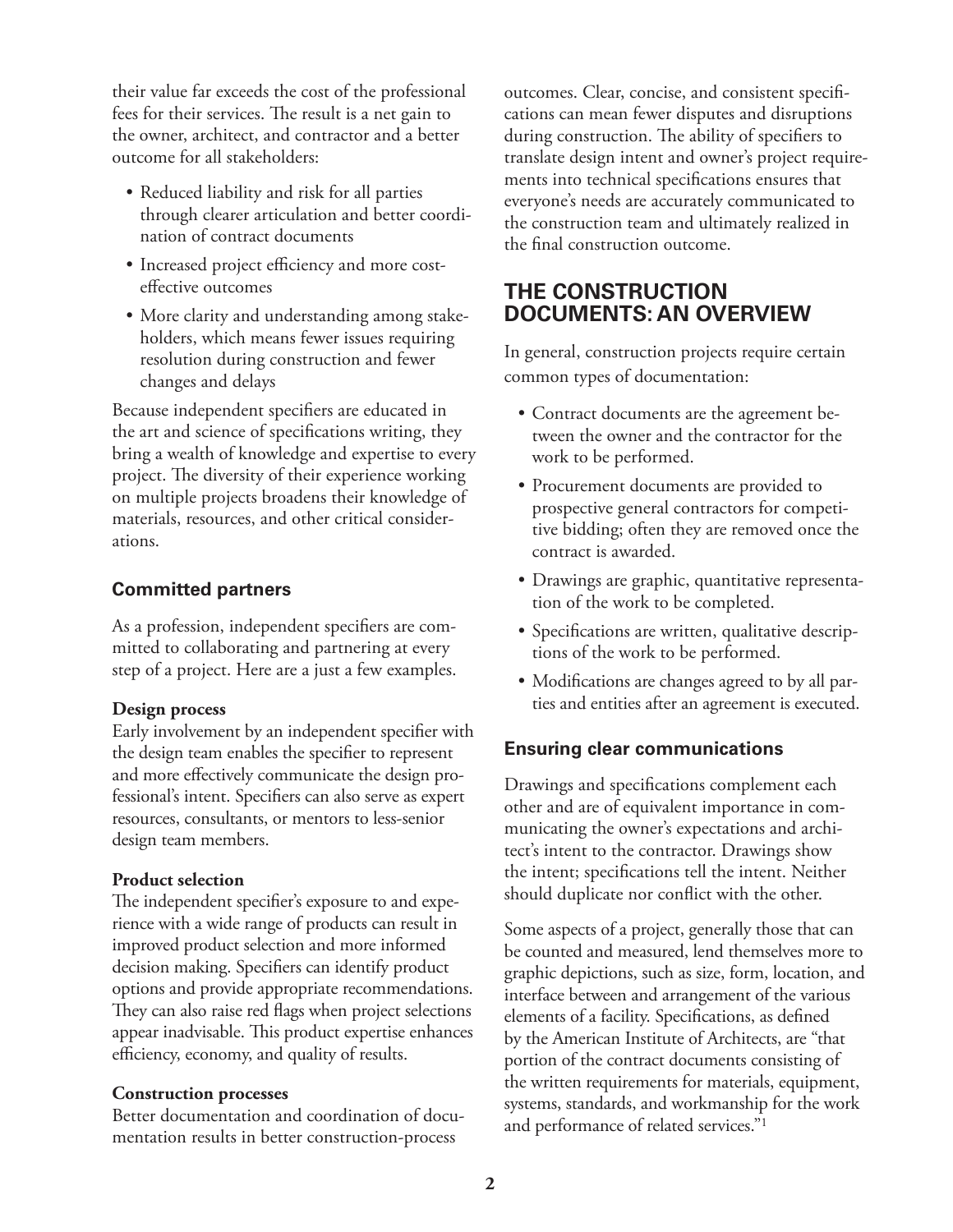Specifications sections, where information on each product or work result is generally described, consist of the following information:

- Descriptions and procedures for allowances, unit prices, product alternatives, and options in the contract
- Referenced codes and standards
- • Quality assurance of materials, fabrication, and installation
- • List of acceptable manufacturers
- Applicable regulatory requirements, including codes and standards
- Type and quality of products
- • Requirements for fabrication, erection, application, installation, and finishing
- Acceptable qualificative tolerance and deflection requirements

# **THE STAKEHOLDERS: TO WHOM IT MAY CONCERN**

Everyone involved in a construction project has an interest in the construction documents and the construction specifications in particular. Some of those involved are more critical to the information input phase of the process, others more concerned with the "output" or the final construction documents. For example, owners and architects contribute "inputs" for the specifications development process. Both of those parties along with contractors are users or "consumers" of the final output, relying on it to define their contractual obligations to each other.

The SCIP Specifications Process Workshop participants identified the following as the key stakeholders.

# **Owner**

A party to the construction contract, a key provider of inputs, and the ultimate customer and end-user of the complete set of construction documents. Owner's representatives are included here as appropriate.

# **Architect, engineer, design professional**

The individual or entity ultimately responsible

for the creation and execution of the construction documents and a primary user and beneficiary of specifications. Throughout this white paper, these three designations are used, sometimes interchangeably.

# **Independent specifications professional**

A key player in communicating clearly the owner's expectations and the design professional's intent to those who will build the project. Responsible for ensuring complete, accurate, coordinated, systematic documentation of the complete project manual.2

# **Construction manager**

When a project includes a construction manager, that party also becomes a primary user of the construction documents.

# **Contractors and subcontractors**

First-line consumers of the construction documents to guide their participation and work from bidding through completion.

# **AHJ (authority having jurisdiction)**

A primary source of critical information regarding legal standards, codes, and regulations relating to construction projects.

# **Commissioning authority**

A key "customer" of the process requiring a complete set of construction documents to commission a project as appropriate.

# **Lenders/insurance carriers**

As primary bearers of risk, these parties have a proprietary interest in the completeness and accuracy of the construction documents as risk management and mitigation resources.

# **Testing agencies**

End-users of construction documentation for testing elements such as concrete strength, structural steel welds, fireproofing, and myriad construction issues that require such verification.

# **Specialty consultants**

These participants provide information inputs across the full range of the project requirements from products, materials, and systems to compliance and risk management. Examples include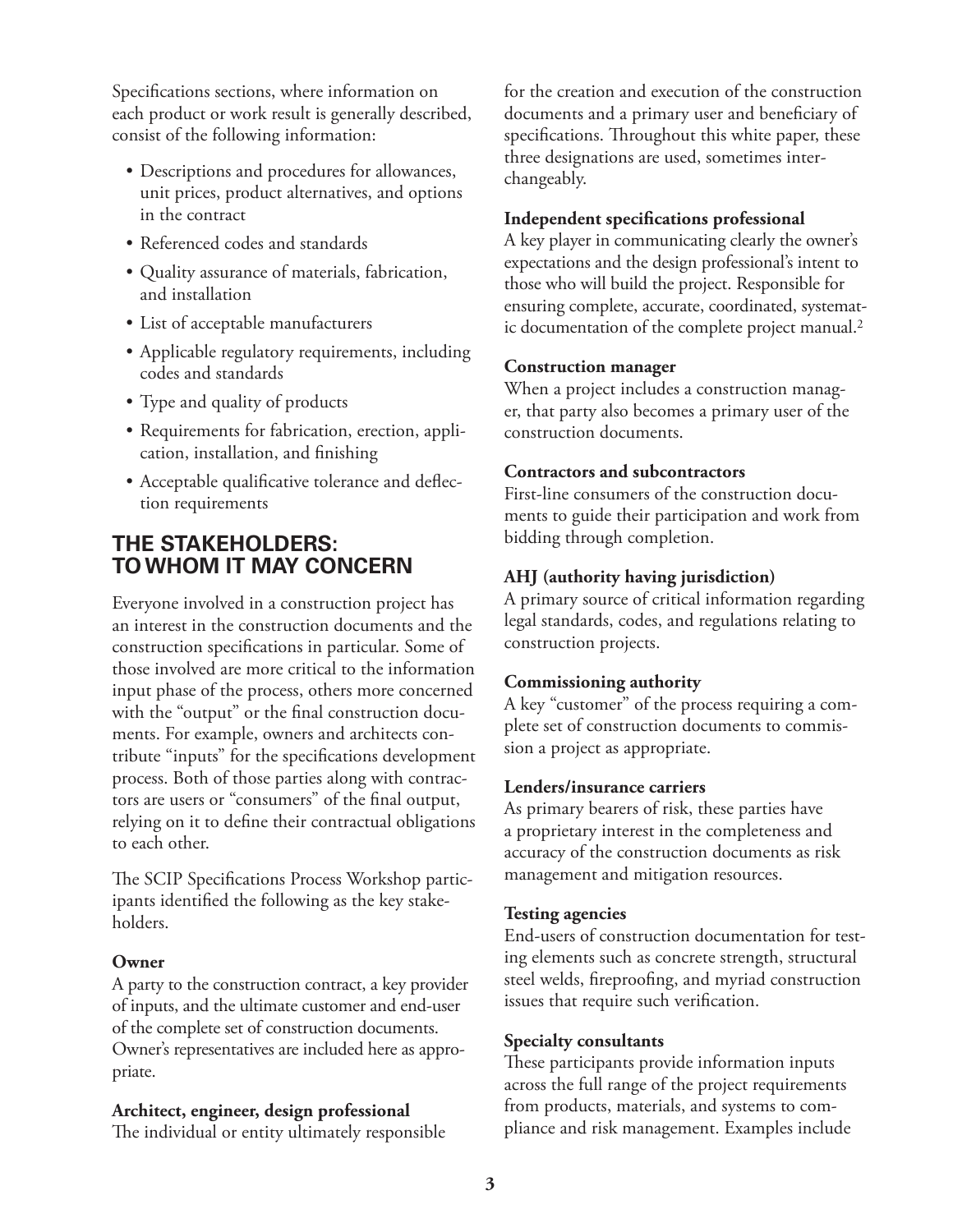door hardware, acoustical recommendations, and food service equipment.

# **Product reps/manufacturers**

These parties provide critical inputs into the specifications process and are also users of the output when providing products, materials, and systems in accordance with specifications.

# **THE INPUTS: INFORMATION PLEASE**

Obviously, a great deal of information goes into a construction project. Collecting, compiling, analyzing, and recording this information is a collaborative process that requires a great deal of coordination among all involved.

The independent specifier plays a key role in collecting and applying the information appropriately. For certain types of information, the independent specifier takes primary responsibility for collecting, distributing, and using it. For other types of information, other entities are responsible for collecting and providing it. They may include the owner, the design professional, specialty consultants, product manufacturers, and many others.

Participants in the SCIP Specifications Process Workshop identified a comprehensive listing of the inputs that inform the writing of the specifications. The following overview describes how the information is used by the specifier, and how the specifier adds value to these inputs.

Please note that these descriptions and definitions are based on information gathered from workshop participants and in some cases augmented with information from other sources, most notably the book, *Construction Specifications Writing: Principles and Procedures, Sixth Edition.*<sup>3</sup>

# **Table of contents (TOC)**

Development of the TOC, essentially the project roadmap, begins at the earliest stages of the specifications process with the creation of the preliminary TOC. This serves as a "best guess" as to the scope of what will be included in the final project manual and a baseline document that will be continuously refined, edited, and expanded as the project becomes more clearly defined.

The preliminary TOC may come from the design professional or, in some cases, from an owner experienced in similar construction projects. As the project evolves, the TOC becomes the definitive listing and organizing element of all the sections in the project manual.

*Consultant TOC:* Consultants, such as civil, structural, fire protection, plumbing, HVAC, electrical, water management experts, and others may also contribute to the project manual TOC. These contributions are usually not available at the very start of a project but are incorporated as early as possible to ascertain the full scope of the work.

# **Reports**

A wide variety of reports are produced or collected throughout the development of the construction documents. These reports provide important information that can affect design, construction, or both.

While the design professional takes responsibility for ensuring that all necessary reports are made available, the content can come from many sources, including owners, outside specialists and experts, regulatory and testing agencies, and others. It can include, for example, an environment impact report, a soils report for anything requiring a foundation, hazardous materials report, acoustical recommendations, and many others.

Some of these reports belong in a project manual, some should be referenced only, and others are not mentioned at all. The specifier is a resource to advise the team on the appropriateness of including or excluding reports in the project manual information.

# **Product selection**

Product selection usually originates with the design professional, and in early stages can be in the form of materials boards or planning documents that provide information about the overall appearance of the facility. The information can vary widely in terms of specificity. Sometimes it is provided only as a product, material, or systems preference; other times, it can be a specifically mandated or design basis material.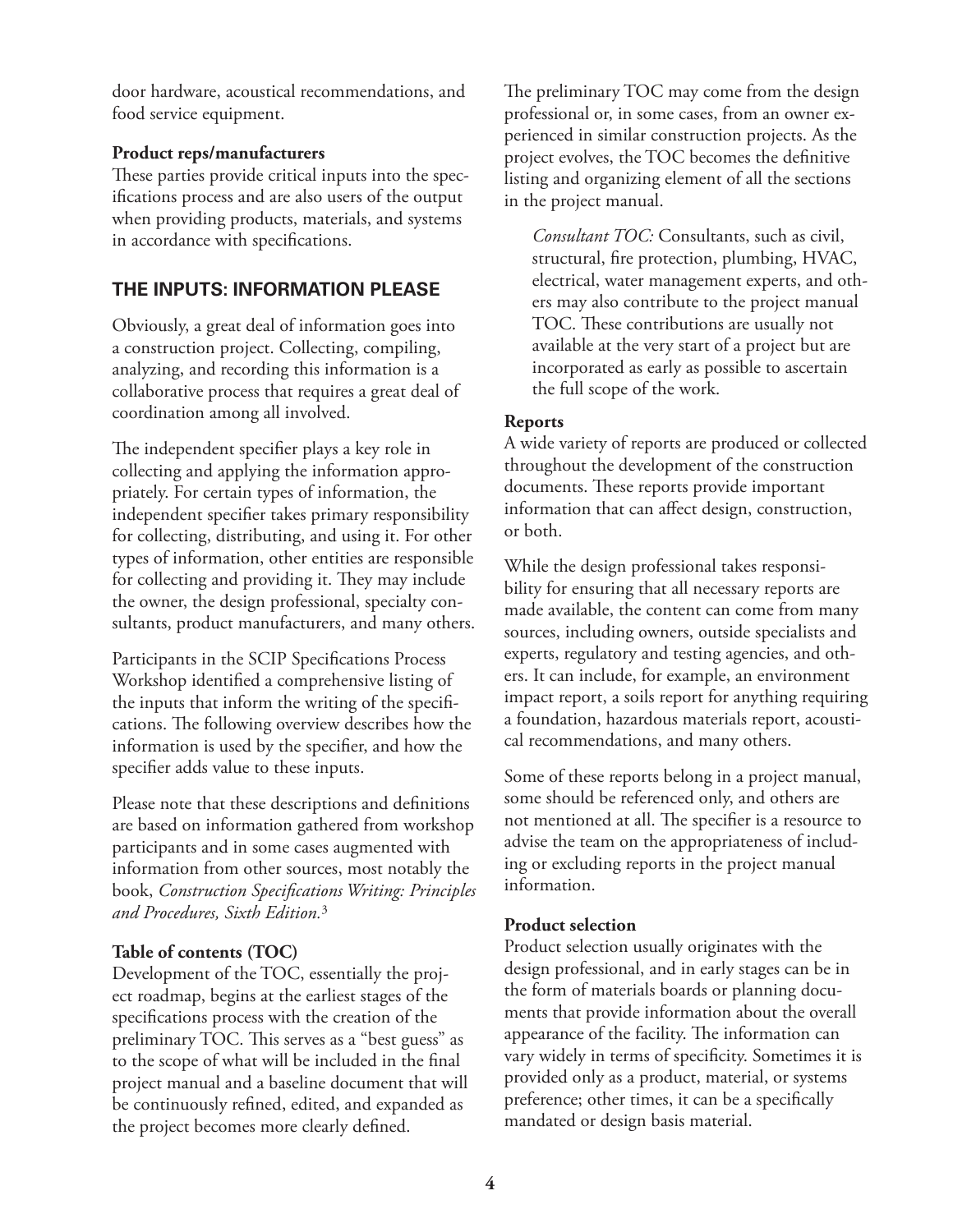The specifier helps ensure that a systematic approach is used in product selection and that all decisions, including product options, are included in the construction specifications, or at least in the construction documents as a whole (drawings, schedules, etc.) The sooner product selection information is available, the more effectively the specifier can accomplish this documentation.

Early drafts of specifications augment product information with product descriptions and cut sheets collected from manufacturers' representatives, websites, and other sources. This expansion of the product description process is done in collaboration with the design professional. At times, the specifier may simply document what the architect wants. At other times, the specifier may make recommendations based on independent research, experience, and product presentations. The specifier adds more value when this type of cross-pollination occurs.

#### **Checklists**

A project checklist identifies the basic information required to prepare the construction documents, both for bidding and contractual purposes. It helps define what should appear in drawings and what should be included in specifications. The checklist tracks questions that need to be answered, decisions that have been made and those that have not, and additional information yet to be provided. Sometimes, a separate checklist for technical content (materials and systems) of the project is also used.

## **Existing documents**

These are usually general documents that describe existing conditions of the site or an existing structure in the case of a renovation. For new construction, existing documentation most likely would be in the form of surveys that have been done in the past. For renovation projects, they could be original design drawings and specifications for the structure. Existing documents can provide valuable information about issues that may have to be addressed for the project, including jurisdictional codes and standards.

## **Drawings**

The level of detail in drawings will increase incre-

mentally as the project progresses. Initially, drawings may be little more than schematic floor plans, exterior elevations, and small-scale cross sections with very few construction details to give the client an idea of how the finished project will look.

Although they are not always available at the earliest stages, drawings, electronic representations such as Revit models (BIM files), Sketchup renderings, and similar items should reflect the most current design. As drawings progress to incorporate large-scale details and specific material keynotes, the specifier expands the information from outline specifications to a complete and coordinated bid set for distribution to the project team.

## **Keynotes**

Drawing keynotes add information to help identify the products that must be specified. The specifier can bring extra value at this point by ensuring that product lists, whether developed from the keynotes or other sources, remain consistent and accurate.

## **Design intent**

The specifier must understand what the architect intends for the design. In a very real sense, the independent specifier is the first-line quality assurance reviewer. If, based on the available drawings, the design intent is unclear to the independent specifier, it most likely will be confusing to the contractor as well.

Some of the independent specifier's understanding of design intent comes from design drawings. Ideally, deeper understanding will be gleaned through direct communication — a meeting or phone call — with a senior design team member, such as the architect, the project manager, or one of the firm's principals. The specifier at this point will try to extract as much information as possible to establish a baseline for the architect's vision and intent for the project.

Independent specifiers take this opportunity to pose questions that often trigger deeper thought and conversation. Many times these exchanges bring to light the need to involve other experts, for example, in waterproofing, roofing, signage, interior hardware, and specialty equipment such as elevators.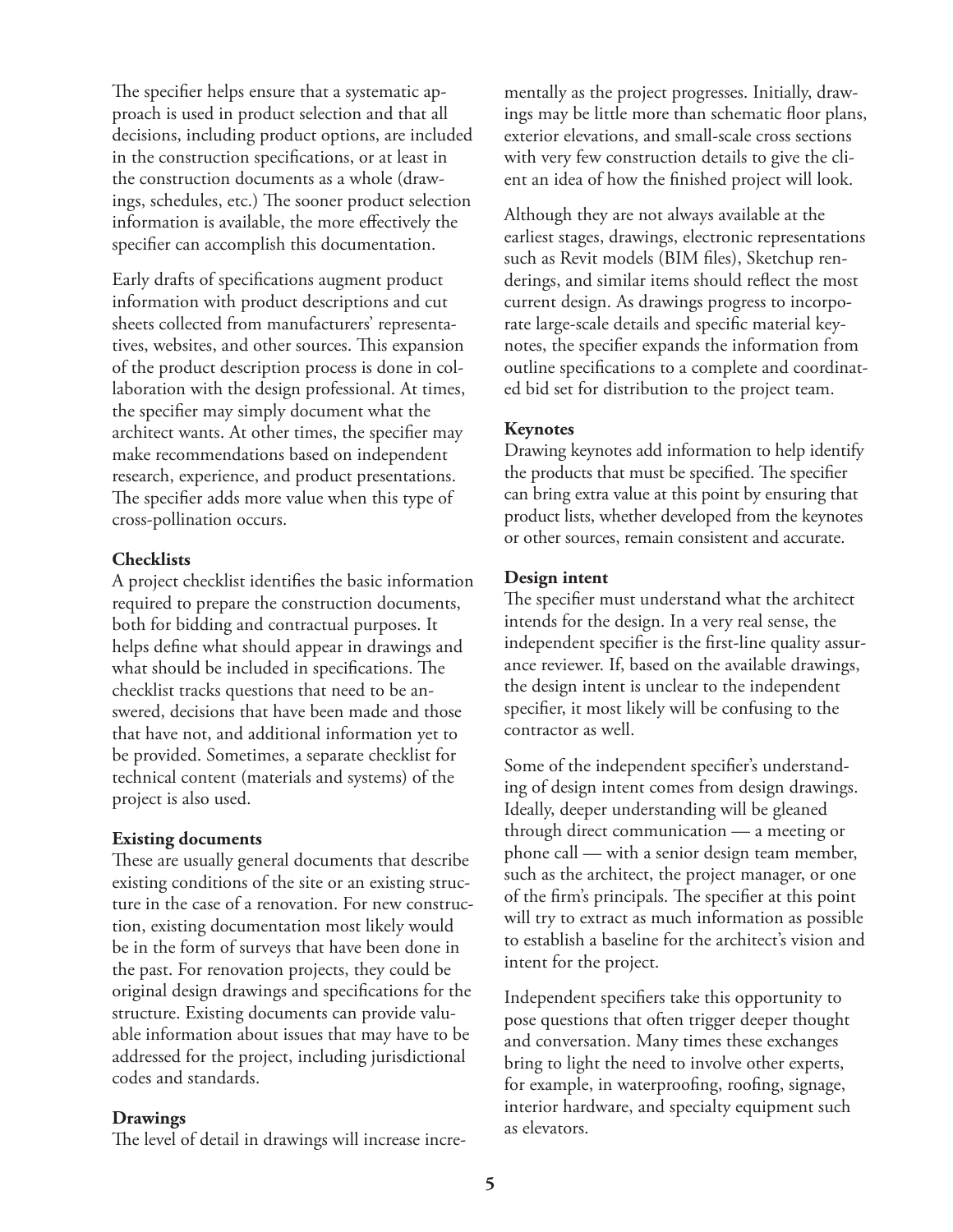Getting a firm grasp on design intent helps the specifier determine the scope of the specifications work. This is an area where the independent specifier's expertise and experience can contribute directly to the ultimate success of the project by helping to articulate quality expectations and design intent.

## **Owner's standards**

Owner's standards usually relate closely to product selection and can range from general preferences to specific choices. They may also reflect brand standards required, for example, by the owners of major hotel or restaurant chains, universities, banks, or other large institutions. Some residential project owners also have well-defined standards, usually product selections consistent with other projects.

## **Basis of design**

Basis of design indicates to the general contractor and subcontractors precisely which manufacturer and product the drawings and specifications are based on.

# **Program**

The program narrative describes the solution to the owner's needs through design. Ideally, it should be available before design begins. The program informs specifiers about the activities that will take place in the building, for example, an arts center with a theater for performances, administrative offices for management, rehearsal spaces for artists, food service area for patrons, and dramatic public areas to welcome and delight audiences.

The program can provide insight into the finishes, materials, and systems that will be required. If design drawings are available, they can serve to communicate the program, or the program may also exist only as a descriptive narrative.

# **Location**

Location can imply the physical, geographic, and climatic conditions of the building site. This type of information is generally provided by the design professional, but specifiers may also conduct independent research.

Location can also relate to the jurisdictional location of the project. Jurisdictional considerations

take many forms, including codes and standards relating to zoning, construction, accessibility, air pollution, waste management, labor laws, sourcing of materials, and myriad other requirements.

## **Codes and code review**

Codes and code review encompass wide-ranging issues from construction methodologies to systems performance to jurisdictional requirements and vary dramatically by project complexity. Arguably, specifiers need to know as much or more about codes than design professionals. Codes and standards establish a base level of regulatory acceptability for projects. They do not necessarily define the level of quality or performance that the owner or design professional requires.

# **Budget**

Owners establish project budgets. Estimates are prepared by the design professional, contractor, or others familiar with materials, labor, and construction practices. While specifiers do not actively participate in developing a construction project budget, they have a distinct interest in its implications for the overall quality and complexity of the project, as these will guide specifiers in their work. On occasion, independent specifiers may be asked to comment on specific material or system costs, especially where such a cost could have a major impact on the project budget.

# **Funding source**

The owner, whether public or private, is the source of this type of information. Funding source may imply a certain set of jurisdictional requirements, especially if the funding is from a public (i.e., tax dollar) source, and other concerns that directly or tangentially impact the specifications process. Funding always comes with strings attached.

# **Contracts**

As an input for the specifications process, the architect's contract with the owner defines the scope of the architect's services. The description of the architect's role and administrative responsibilities — and the owner's expectations — are expanded in Division 01 of the specifications, which is covered in more detail in the process discussion later in this document.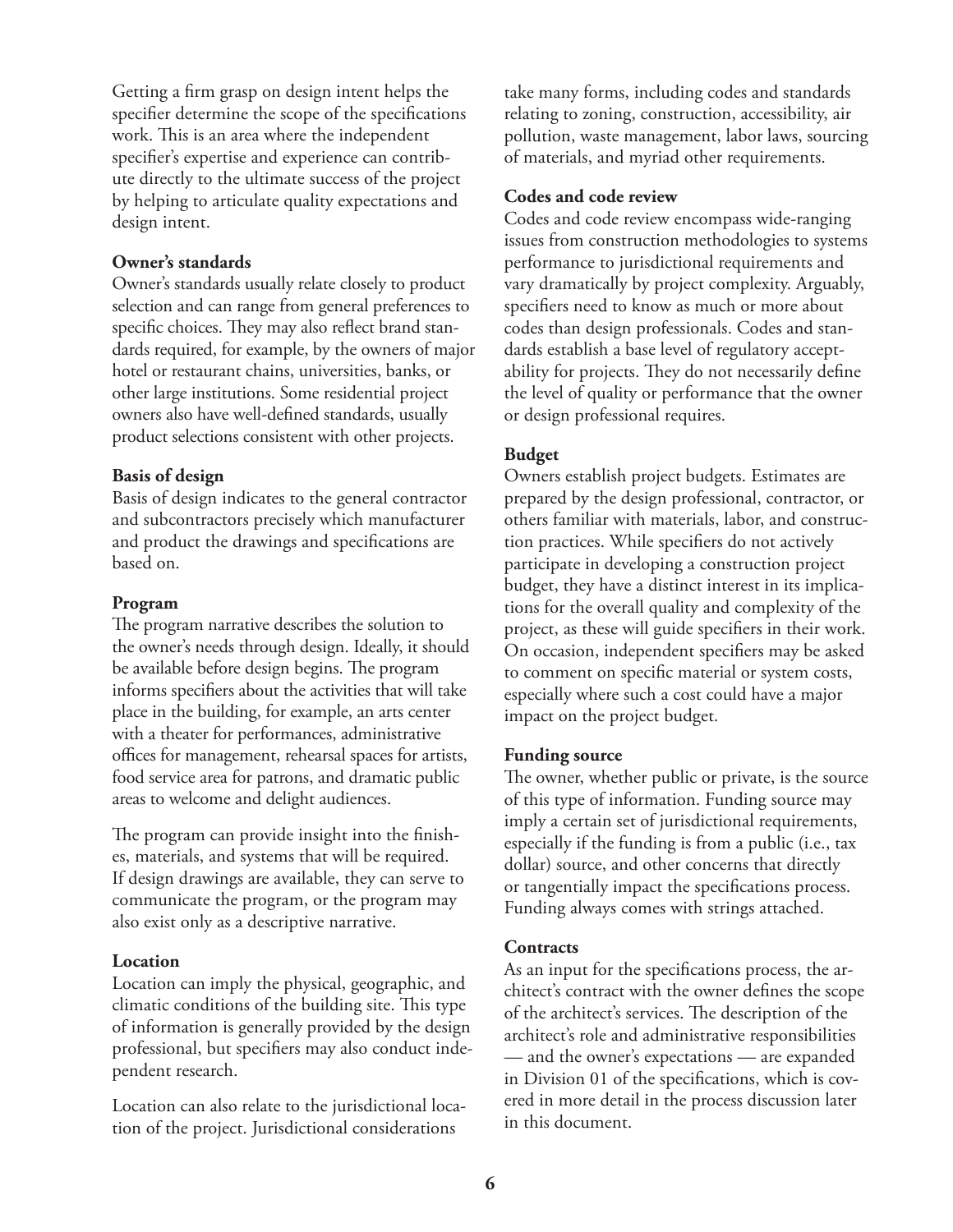The contract could also refer to a set of construction documents that goes out for public bid. In this case, Division 00 will be broader and even more detailed, which requires greater involvement from the specifier to spell out more precisely what the architect is contractually obligated to do during the course of construction, the appropriate procedures to be followed, and how funds are to be applied properly.

- • *General Conditions of the Contract:* Essentially, these establish legal responsibilities and relationships among the parties, primarily the owner, the contractor, subcontractors, and entities such as the architect/engineer, legal and insurance counsel, marketing, and others.
- • *Supplementary Conditions of the Contract:*  These provisions take the form of deletions, additions, and substituted contract language as distinguished from substitutions that occur during the course of bidding and construction and are specific to the project.

## **Submittals**

These consist of information provided by the contractor to the design professional for approval of equipment, materials, and other items before they are fabricated and delivered to the project. Submittals can be presented in various formats, such as shop drawings, product data, material samples, test reports, and manufacturer and installer qualifications. They are required primarily for the architect and engineer to verify that the contractor understands the correct products and finishes to be installed on the project, and they provide essential information for the construction process.

## **Value engineering**

Ideally, the goal of value engineering should be to help the owner improve efficiency and decrease operating costs. Typically today, value engineering is less about adding value and more about finding less expensive materials or methods with less labor to meet a budget or just to lower the cost.

This can significantly impact the work of the specifier at any point in the process. For example, the result of such costing exercises may require completely redesigning portions of the project and rewriting specifications to describe the replacement systems. At times, the specifier can bring insight into whether value engineering initiatives are within the standards and criteria established by the owner.

# **THE PROCESS: PUTTING IT ALL TOGETHER**

In the SCIP Specifications Process Workshop, participants formed working groups to address various phases of the process and their components. The five process working groups were:

- Scoping and Discovery
- Draft Specifications
- Review
- Checking and Revision
- Final Construction Set

Each group identified stakeholders, inputs, process, and outputs at specific phases of project design and the preparation of construction documents. As would be expected, certain stakeholders were common throughout all phases, and some were more relevant to specific phases. Those stakeholders have already been identified earlier, and their involvement is documented in both the section on inputs and this section on process phases.

As the groups presented their findings, it became apparent that while the specifier's work progresses from essentially voluminous masters, commercial specifications systems, or manufacturer guide specifications to a complete and specific set of construction specifications, the process is not linear. In the words of one participant, it is an "iterative loop," especially as more information becomes available, and the requirements become defined in more detail.

Therefore, the process described below should be viewed as the general progression of specifier activities and not a prescribed sequence of discrete events. The specifications from start to finish are a living document that grows and changes. It is the specifier's job to organize, systematize, standardize, and document that evolution to its final form.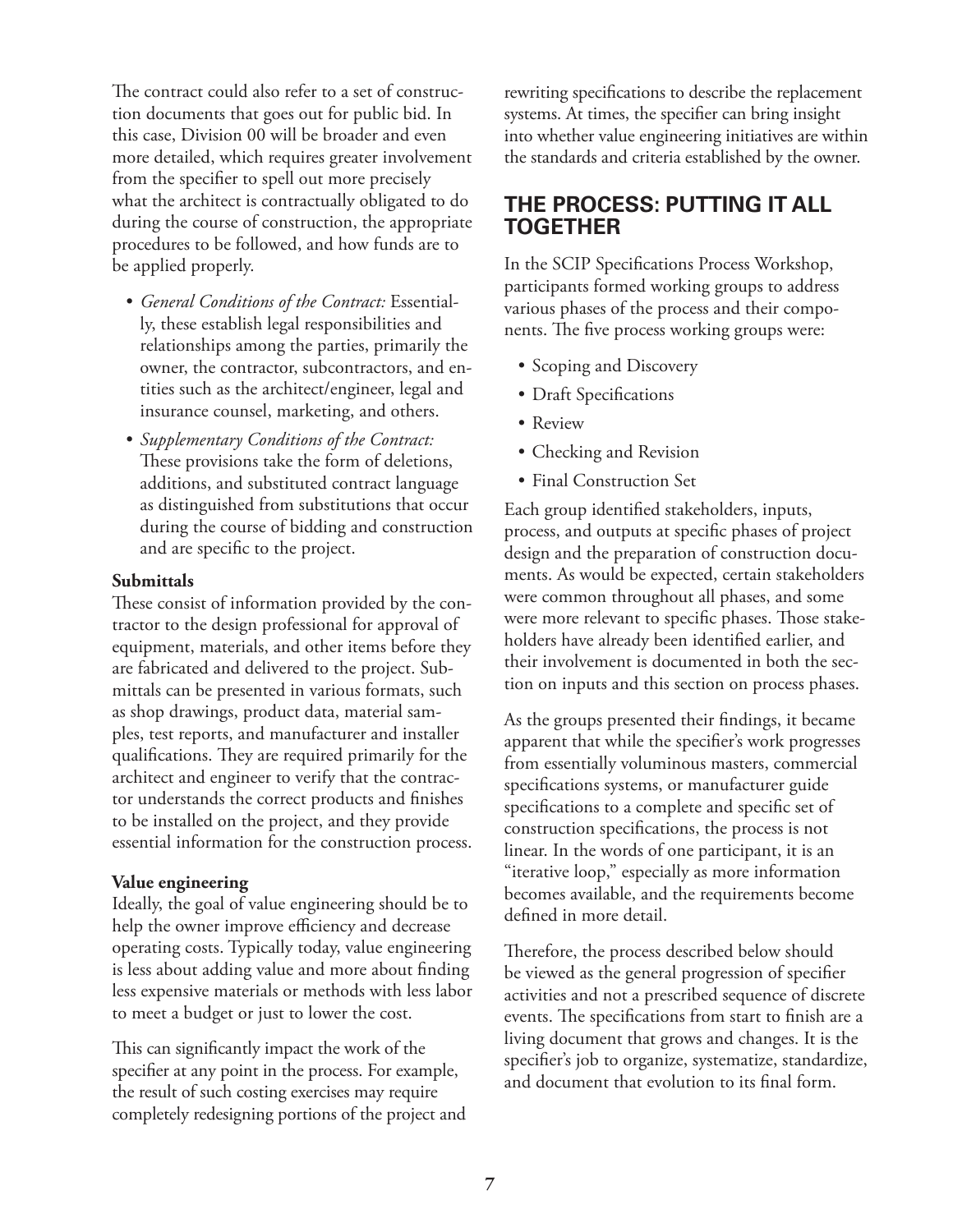# **Process Phase: Scoping and Discovery**

During this phase of the process, the specifier gains a general understanding of the dimensions of the project at hand and begins the ongoing process of information gathering and documentation. Inputs at this point come in varying degrees of specificity and often require the specifier to interpret and intuit, based on knowledge and experience, what the project will require for successful completion.

As a result of scoping and discovery, the project team, and the specifier in particular, will have a preliminary table of contents for the written documentation, a checklist documenting information that needs to be acquired, a great many unanswered questions, and a roadmap for continuing the specifications process.

## **Kickoff meeting**

Absolutely key to the success and effectiveness of any project, the kickoff meeting is the cornerstone of developing collaborative relationships and productive communications channels and processes. Face-to-face is always desirable, but circumstances may dictate having a virtual kickoff meeting.

Some of the most important outcomes of the kickoff meeting:

- • Clarifying the design intent (not always possible from the drawings alone, especially if they are more "presentation" oriented)
- • Discovering the technical challenges of the project
- Establishing partnerships among key players
- Scheduling delivery of documents for each phase
- Developing and reviewing the project checklist

# **Developing and reviewing the project checklist**

The project checklist, defined earlier, is developed by the specifier and usually organized according to the Construction Specifications Institute (CSI) MasterFormat division and specification section numbers. The specifier is also one of the primary

users of checklists, which are created early in the process and continuously revised as the project becomes more clearly defined.

For greatest efficiency and effectiveness, reviewing the checklist is best done in discussion with other team members to clarify roles and responsibilities, including the degree of involvement of the owner, to agree on procedures and to weed out extraneous items. Conversations can occur after the kickoff meeting and may include, for example, the owner's representative, lead interior designer, envelope team, structural and mechanical engineers, and others.

## **Developing the table of contents**

The table of contents (TOC) for the project manual is more than just a list of section numbers and titles. It is the ultimate roadmap for the project, and its development should begin at the very earliest stages. The TOC is a living document that evolves and expands or contracts as the project becomes more clearly defined. It can serve as the initial access point for anyone seeking specific information about a project and ultimately will guide the final quality review to ensure that all required information has been collected and documented appropriately.

# **Process Phase: Draft Specifications**

As a result of scoping and discovery, the independent specifier can prepare a draft of the specifications. Extensive information remains to be gathered and incorporated, but the information already gathered provides a solid foundation for the contract documents. Based on this, the independent specifier can determine what questions remain to be answered and what information is misleading or unclear and can track these to ensure the information is clarified, procured, and incorporated. Likewise, the architect may also track unresolved questions in a project issues log.

The scoping and discovery phase has also unearthed a great deal of detailed data that will carry forward into the editing process. It's important to recognize that information gathered as this early phase is subject to revision and reconsideration throughout the design process.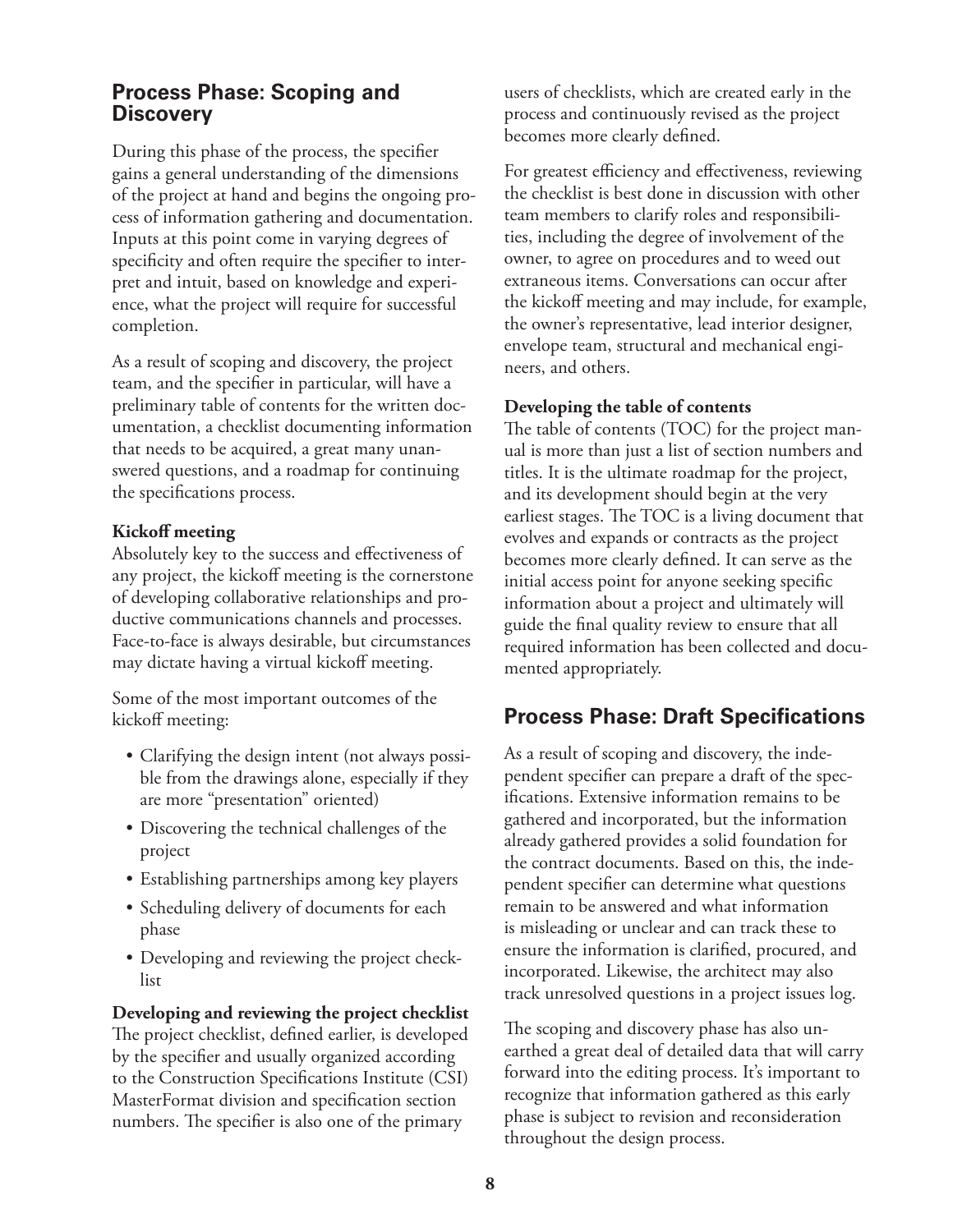#### **Continuous information collection**

While there's sometimes a burst of information at the time of the kickoff meeting and during scoping and discovery, information collection continues throughout the specifications process. Ideally, the specifiers, design team, and other specialty consultants partner in collecting and sharing additional information gained through their independent activities and research. This is where independent specifiers can provide added value in the form of insight acquired through experience, especially in:

- *Product research:* The specifier's role in product research can vary depending on the degree to which the design professional engages or expects the specifier to provide this service. At times, it is simply incumbent on the specifier to conduct product research to confirm the product is appropriate, meets code, and is compatible with other interfacing products.
- *Advanced research:* As project drawings become more detailed, additional research may be needed. This advanced research can cut across virtually all aspects of the project, including site, design, construction, or jurisdictional issues.

#### **Coordination with other disciplines**

Just as the kickoff meeting in the scoping and discovery phase can set a tone of collaboration, the specifier will continue to develop and sustain productive working relationships with other stakeholders. This requires clear and effective communication, ideally with all the relevant disciplines communicating with each other. Typically, the architect will take responsibility for making sure that all work is coordinated.

#### **Development of Division 01: General Requirements**

The general requirements portion of the specifications consists of sections listed under Division 01 of CSI MasterFormat and presents procedures and requirements that apply to all sections in all other divisions.

The specifier usually has responsibility for developing Division 01, but not always. On some projects the owner or contractor/construction manager writes Division 01, and the specifier may have no input. For more information on this, please refer to MasterFormat documentation.

Division 01 should not be considered boilerplate. It is key to giving the design professional control to ensure that the project is executed as intended, and that all references to it from other sections will be coordinated. As explained earlier in the discussion on inputs, Division 01 reflects the architect's contract with the owner and clearly describes and expands upon the architect's role and administrative responsibilities — and the owner's expectations.

For large, complex projects, Division 01 may need the owner's/construction manager's review (and possibly review by legal counsel) to verify that the architect will accomplish everything the owner expects and to verify the owner can comply with their requirements. Division 01 protects all parties and entities, ensuring that expectations and contractual obligations are fully understood and agreed to by the contracting parties.

# **Writing the specifications**

This white paper in no way is intended as a "howto" guide for writing specifications. Rather, it offers an overview of a highly complex, detailed process. Volumes have already been written on the subject and entire courses of study devoted to it. Therefore, this discussion on preparing the specifier's ultimate deliverable only summarizes what takes place during the process.

#### **Organizing data and determining the system to use for organization**

A successful project depends on clear communication among all parties and easy access to commonly needed information. This has led to the development of standardized systems for organizing construction information. CSI publications MasterFormat and UniFormat (as well as others, including PPDFormat, SectionFormat/ PageFormat, and OmniClass) provide the structure for organizing and providing expedient access to information by all parties at every stage, from concept to completion.

At the schematic phase of the process, specifiers begin to organize the information that must be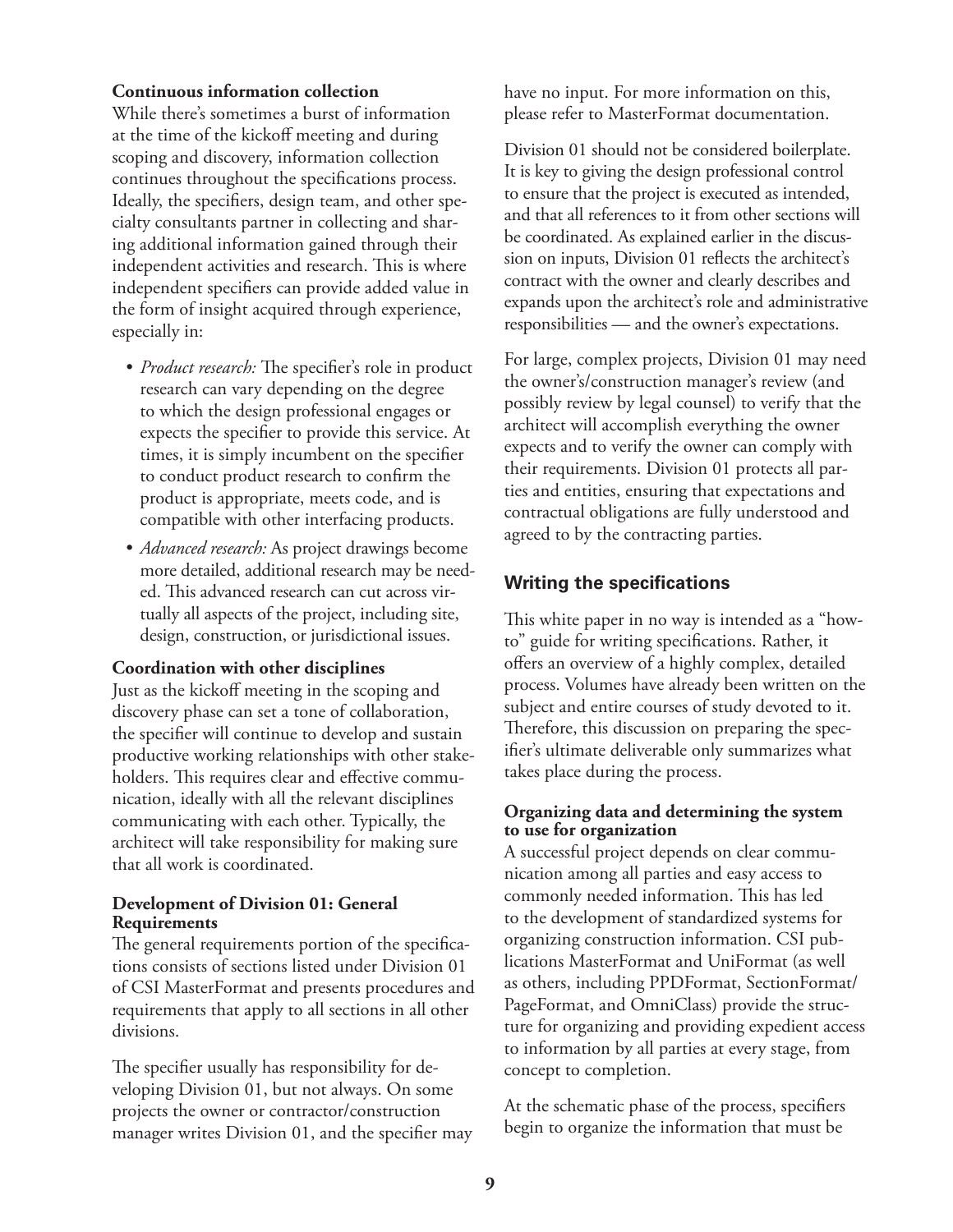included in their final specifications. At this early point, there is a choice about which of the systems of organization to use. The Construction Specifications Institute recommends two main ways to organize the specifications, one of which is to outline the sections by product, the other by system/assembly.

- *Products:* MasterFormat is the master list of titles and numbers for documents and sections used to organize data about construction requirements, products, and activities by "work results." By standardizing such information, MasterFormat facilitates communication among design professionals, specifiers, contractors, and suppliers helping them meet building owners' requirements, timelines, and budgets.
- • *Systems/Assemblies:* UniFormat is often seen in performance specifications and preliminary project descriptions (PPDs). Its most notable use is as a format for estimators to present cost estimates during the schematic design phase. UniFormat breaks a facility into elements consisting of systems and assemblies that perform a predominating function, such as substructure, shell, interiors, and services without defining the technical solutions to provide these functions. This allows the facility to be priced at the elemental level, design alternatives to be better evaluated, and facility performance to be established at the system level as the project design is being refined.

## **Determining the method for writing specifications**

There are four methods for writing the specifications. In most cases, some or all of these methods may be used on a project. Here are very general descriptions of those four methods.

- *Reference:* Here the properties and basic quality level of materials, products, systems, and parts to be used are referenced to established standards for compliance.
- *Performance:* This method describes the conditions (e.g., seismic, wind, thermal, and so on) under which the materials, products, systems, and parts must perform to a pre-established, verifiable level.
- • *Descriptive:* All materials, products, systems, and parts are described specifically and in detail, but without using product or trade names.
- • *Prescriptive or Proprietary:* This method is highly specific and most restrictive and includes brand names and manufacturers of materials, products, systems, and parts to be used.

## **Establishing common terminology**

Clear, effective communication throughout the development of the construction documentation and the construction phases of a project depends on consistent use of common terminology, including references to products, materials, systems, processes, and virtually every other element. The specifications professional can serve as the central force in defining proper terminology and ensuring that all parties and entities use it consistently in all applications both visual and written. Common terminology consistently used from the start of the project can prevent costly misunderstandings, delays, and dissatisfaction in later stages where time literally means money.

# **Process Phase: Reviewing and Revising**

For purposes of the SCIP Specifications Process Workshop, two groups addressed this process phase: one group worked on "review" and another on "checking and revision." The reports from these two working groups strongly suggested that these activities — review, checking, and revision — form that "iterative loop" mentioned earlier, and that to separate them into sequential steps would not provide the clearest understanding of what happens during these phases. Therefore, this white paper has consolidated the work of those two groups into a single discussion titled simply Reviewing and Revising.

## **Review meetings**

After the initial meetings and preparation of the draft specifications, the specifications should be developed to as much as 85 percent or more complete. However, it is important to note that review can and usually does happen at every contracted submittal stage and at the discretion of the archi-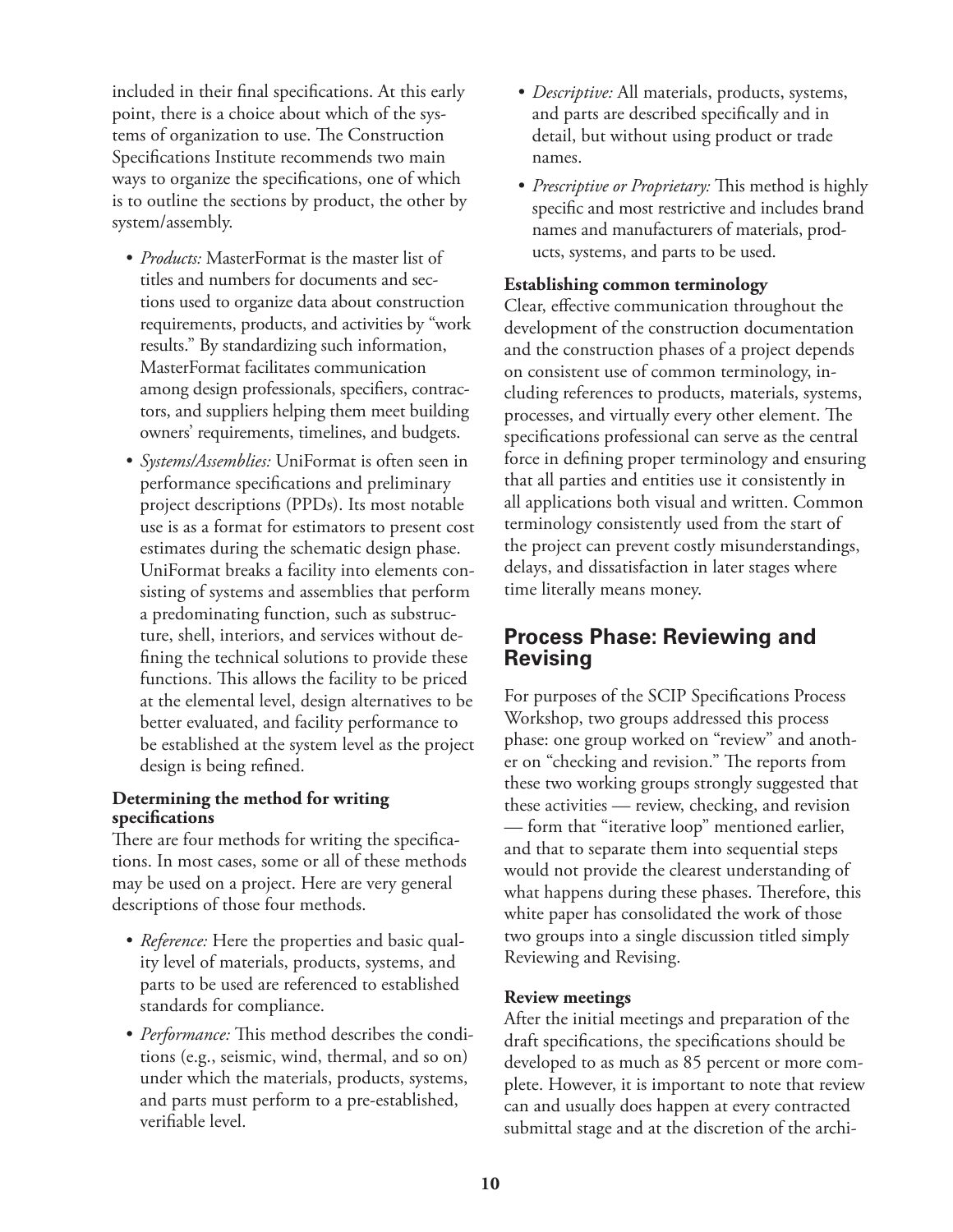tect/engineer, and that it may involve all stakeholders depending on the stage of the project.

For large, complex projects, review meetings may be staggered for efficiency to ensure that only those responsible for the aspects under review are in attendance. Deciding who should attend, however, must take into account the fact that disciplines do overlap, and that multidisciplinary review often results in more comprehensive understanding. As a key member of the team, the specifier brings to the review process an expansive knowledge base, a distinctive point of view, and informed opinions based on experience. Involvement in review is key to the specifier's ability to deliver high-quality work.

Review meetings may be general in nature or extremely focused "page-turn" reviews where details are very closely scrutinized. Often this is dictated by the complexity of the project and the phase of development.

## **Revising**

During revisions, the independent specifier plays a key role in creating the next iteration of the construction documents, incorporating comments, revisions, and decisions made during sequential reviews. Although each project evolves at its own pace, the SCIP workshop participants identified the following as action steps that may be required of specifiers and others during the revision processes:

- Confirming the implementation of notes from previous reviews and revisions
- Reviewing meeting notes and preparing action items for the next submittal and review
- Redlining markups that incorporate new comments and revisions/implementation
- Revising the project scope and defining any scope revisions to show the "improvement"
- Collecting, reviewing, and helping to determine the relevancy/value of all comments
- Responding as needed to review comments in writing and ensuring follow-through on action items
- Identifying unknowns and missing information
- Making and checking revisions and developing updated documents
- Ensuring the specifier's ongoing internal QA review

# **Process Phase: The Final Construction Set**

The deliverable at this phase of the process is the project manual — one component of the entire set of construction documents — in paper and electronic formats. The specifier plays a key role in this process phase not only as the developer of a significant portion of the content, but also in assisting in the compilation and coordination of components provided by other parties. Most often, the presentation is standardized according to the MasterFormat as shown below.

## *Introductory information (Division 00)*

- Cover
- • Certifications or Seals Page
- Table of Contents

*Procurement documents (Division 00, if applicable)*

- Bid Solicitations/Invitation to Bid
- Instructions to Bidders
- Information Available to Bidders
- Bid Forms and Supplements

*Contracting requirements (Division 00, if applicable)*

- • Agreement
- General Conditions of the Contract
- Supplementary Conditions of the Contract
- • Bonds and Certificates

# *Specifications*

- Division 01, General Requirements
- Divisions 02 through 49, Product Specifications (as applicable)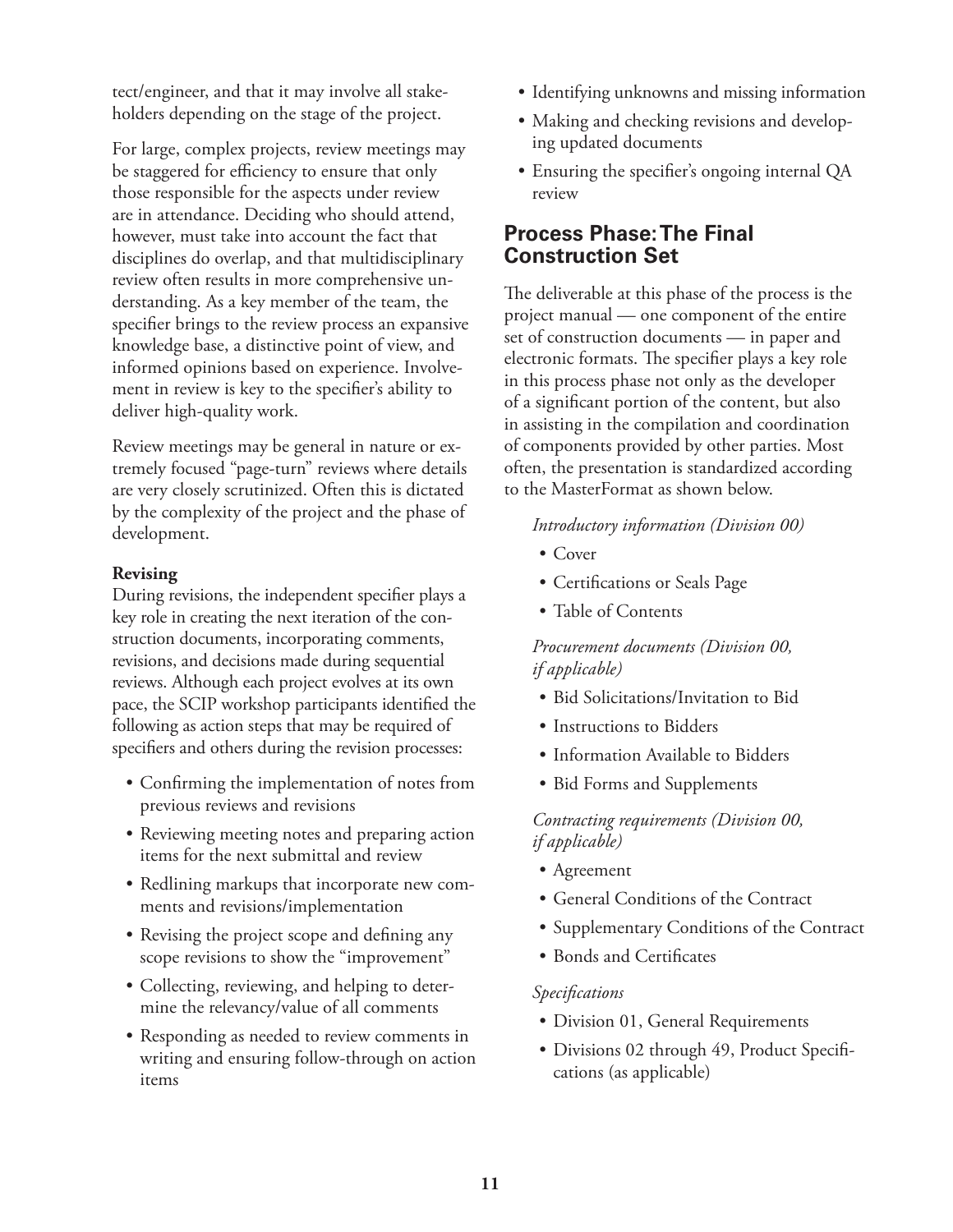#### **Process considerations**

In their individual reports, participants in the SCIP Project Specifications Workshop provided additional insight into the compilation of the full set of construction documents. While this is not an exhaustive discussion of process considerations, it can help in understanding the role of the specifier in this final phase of the process.

- • *Cover page:* Cover to the document identifying the project, issue date, and distribution phase; may be prepared by the specifier or the architect.
- • *Seals page:* Depending on the jurisdiction, all licensed professionals who have had input must affix their official stamp or seal. Not all jurisdictions or all projects require this.
- *Bid/procurement documents:* These are required only for projects that are put out for competitive bid. They will not be needed in design/ build projects or when a contract is negotiated.
- • *General and supplementary conditions:* These are contractual elements provided by the owner. They are essential for the specifier in writing Division 01.
- • *Final verification of all specifications sections:* The independent specifier can assist in consolidating specifications sections provided by others and verifying that everything is included in the TOC. They can also verify that sections are acceptably formatted, titled, and numbered.
- • *Reports and supporting documents:* This includes wide-ranging information critical to completion of the project. They are not part of the contract documents, but may provide essential information that will be used to clarify issues that may arise during construction.
- *Project file archive:* This is a complete collection of all info gathered in the specifications development process in both electronic and hard-copy form. The archive is not part of the construction documentation per se, but can be a valuable reference if issues arise later in the project.
- • *Final construction specifications:* Final documents are provided to the architect for printing and distribution to the design and construction team in hard-copy or electronic format as appropriate.

**For more information, please visit the Specifications Consultants in Independent Practice website: www.scip.com**